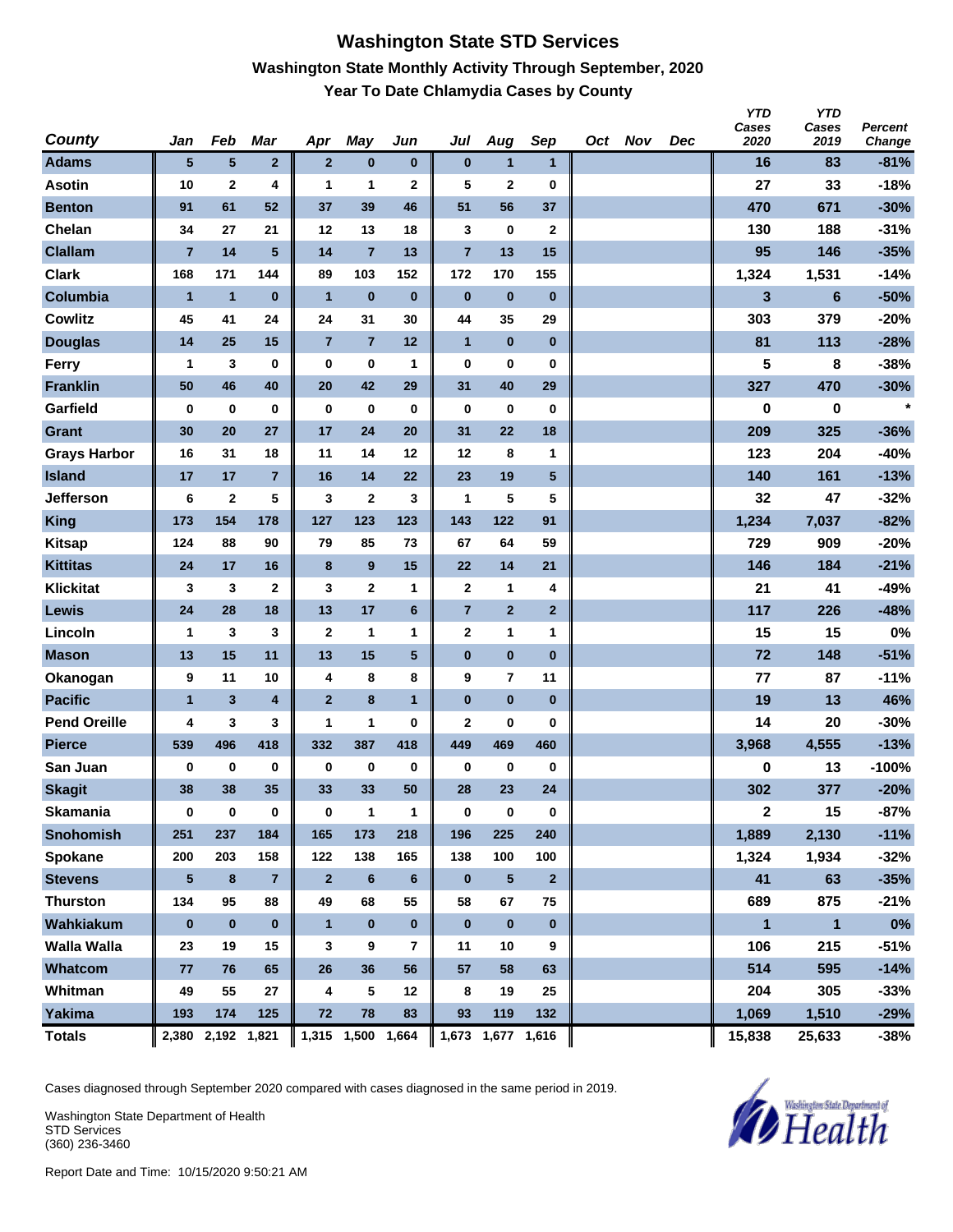## **Washington State STD Services Washington State Monthly Activity Through September, 2020 Year To Date Gonorrhea Cases by County**

| <b>County</b>       | Jan                     | Feb                     | Mar              | Apr          | <b>May</b>              | Jun                     | Jul                     | Aug            | Sep            | Oct Nov | Dec | <b>YTD</b><br>Cases<br>2020 | <b>YTD</b><br>Cases<br>2019 | Percent<br>Change |
|---------------------|-------------------------|-------------------------|------------------|--------------|-------------------------|-------------------------|-------------------------|----------------|----------------|---------|-----|-----------------------------|-----------------------------|-------------------|
| <b>Adams</b>        | $\mathbf{1}$            | $\mathbf{1}$            | 1                | $\mathbf{1}$ | $\pmb{0}$               | $\bf{0}$                | $\bf{0}$                | $\bf{0}$       | $\bf{0}$       |         |     | 4                           | 11                          | $-64%$            |
| <b>Asotin</b>       | 1                       | 1                       | 1                | $\bf{0}$     | 1                       | $\mathbf 2$             | 5                       | 3              | $\bf{0}$       |         |     | 14                          | 11                          | 27%               |
| <b>Benton</b>       | 19                      | 20                      | 19               | 14           | 27                      | 24                      | 25                      | 31             | 18             |         |     | 197                         | 175                         | 13%               |
| Chelan              | $\overline{7}$          | $\overline{7}$          | 3                | 4            | 3                       | 3                       | 3                       | 1              | $\bf{0}$       |         |     | 31                          | 22                          | 41%               |
| <b>Clallam</b>      | $\overline{2}$          | $\overline{2}$          | $\bf{0}$         | $\bf{0}$     | $\bf{0}$                | $\bf{0}$                | $\overline{1}$          | $\mathbf{1}$   | $\overline{1}$ |         |     | $\overline{7}$              | 20                          | $-65%$            |
| <b>Clark</b>        | 60                      | 74                      | 58               | 46           | 36                      | 52                      | 54                      | 45             | 63             |         |     | 488                         | 410                         | 19%               |
| Columbia            | $\overline{1}$          | $\pmb{0}$               | $\bf{0}$         | $\pmb{0}$    | $\bf{0}$                | $\bf{0}$                | $\pmb{0}$               | $\bf{0}$       | $\bf{0}$       |         |     | 1                           | $\mathbf{1}$                | 0%                |
| <b>Cowlitz</b>      | 8                       | $\overline{\mathbf{r}}$ | 5                | 3            | 6                       | $\mathbf 2$             | 4                       | 13             | 8              |         |     | 56                          | 78                          | $-28%$            |
| <b>Douglas</b>      | 3                       | $\overline{\mathbf{5}}$ | $\overline{2}$   | 4            | $\overline{2}$          | $\mathbf{2}$            | $\pmb{0}$               | $\bf{0}$       | $\bf{0}$       |         |     | 18                          | 16                          | 13%               |
| Ferry               | $\bf{0}$                | $\pmb{0}$               | 1                | $\pmb{0}$    | $\bf{0}$                | 0                       | $\bf{0}$                | 0              | 0              |         |     | 1                           | 5                           | $-80%$            |
| <b>Franklin</b>     | 10                      | $\boldsymbol{9}$        | $\boldsymbol{9}$ | $\mathbf{3}$ | 13                      | 16                      | 11                      | 12             | $\sqrt{5}$     |         |     | 88                          | 99                          | $-11%$            |
| Garfield            | 0                       | $\pmb{0}$               | 0                | $\bf{0}$     | 0                       | 0                       | $\bf{0}$                | 0              | $\bf{0}$       |         |     | 0                           | 0                           | $\star$           |
| <b>Grant</b>        | $\overline{7}$          | $\overline{\mathbf{5}}$ | 13               | 12           | $\boldsymbol{9}$        | $\overline{7}$          | 11                      | 8              | 17             |         |     | 89                          | 72                          | 24%               |
| <b>Grays Harbor</b> | $\overline{\mathbf{r}}$ | 10                      | 9                | 4            | 9                       | $\overline{\mathbf{r}}$ | $\mathbf 2$             | 1              | $\mathbf 2$    |         |     | 51                          | 45                          | 13%               |
| <b>Island</b>       | $\overline{2}$          | $\mathbf{3}$            | $\mathbf{1}$     | $\mathbf{1}$ | $\overline{\mathbf{1}}$ | $\mathbf{1}$            | $\overline{\mathbf{4}}$ | $\sqrt{5}$     | $\mathbf 2$    |         |     | 20                          | 28                          | $-29%$            |
| <b>Jefferson</b>    | 0                       | $\bf{0}$                | 1                | 3            | $\bf{0}$                | 4                       | 0                       | 0              | 1              |         |     | 9                           | 5                           | 80%               |
| <b>King</b>         | 441                     | 375                     | 328              | 218          | 299                     | 316                     | 407                     | 359            | 210            |         |     | 2,953                       | 3,461                       | $-15%$            |
| <b>Kitsap</b>       | 28                      | 27                      | 19               | 22           | 21                      | 20                      | 17                      | 19             | 9              |         |     | 182                         | 178                         | 2%                |
| <b>Kittitas</b>     | 4                       | $\pmb{0}$               | $\bf{0}$         | $\mathbf{3}$ | $\mathbf{1}$            | $\mathbf{2}$            | $\mathbf{3}$            | $\pmb{0}$      | $\overline{2}$ |         |     | 15                          | 18                          | $-17%$            |
| <b>Klickitat</b>    | 1                       | $\pmb{0}$               | 0                | 0            | $\bf{0}$                | 1                       | $\pmb{0}$               | 0              | 0              |         |     | $\mathbf 2$                 | 14                          | $-86%$            |
| <b>Lewis</b>        | $\sqrt{5}$              | 3                       | 4                | $\mathbf{2}$ | $\mathbf{2}$            | 1                       | $\pmb{0}$               | $\mathbf{1}$   | $\mathbf{1}$   |         |     | 19                          | 39                          | $-51%$            |
| Lincoln             | $\mathbf{2}$            | 1                       | 0                | 1            | $\pmb{0}$               | 0                       | 1                       | 0              | 1              |         |     | 6                           | 5                           | 20%               |
| <b>Mason</b>        | $\mathbf{1}$            | 5                       | 4                | $\mathbf{1}$ | $\overline{1}$          | $\mathbf{3}$            | $\pmb{0}$               | $\pmb{0}$      | $\bf{0}$       |         |     | 15                          | 34                          | $-56%$            |
| Okanogan            | 1                       | 5                       | 3                | 3            | 1                       | 5                       | 3                       | 5              | 3              |         |     | 29                          | 33                          | $-12%$            |
| <b>Pacific</b>      | $\mathbf{1}$            | $\pmb{0}$               | $\mathbf{1}$     | $\bf{0}$     | $\mathbf 0$             | $\bf{0}$                | $\bf{0}$                | $\bf{0}$       | $\overline{1}$ |         |     | 3                           | $\mathbf{2}$                | 50%               |
| <b>Pend Oreille</b> | 1                       | 3                       | 1                | 0            | $\bf{0}$                | 1                       | $\bf{0}$                | 1              | 0              |         |     | 7                           | 1                           | 600%              |
| <b>Pierce</b>       | 225                     | 180                     | 196              | 161          | 195                     | 186                     | 206                     | 186            | 200            |         |     | 1,735                       | 1,532                       | 13%               |
| San Juan            | 0                       | 0                       | 0                | 0            | 0                       | $\bf{0}$                | 0                       | 0              | $\bf{0}$       |         |     | 0                           | 2                           | $-100%$           |
| <b>Skagit</b>       | 16                      | 12                      | $\overline{2}$   | 14           | 14                      | 10                      | 10                      | 12             | 16             |         |     | 106                         | 83                          | 28%               |
| <b>Skamania</b>     | $\bf{0}$                | $\mathbf 0$             | $\bf{0}$         | $\bf{0}$     | $\mathbf{1}$            | $\pmb{0}$               | 0                       | $\pmb{0}$      | $\mathbf 0$    |         |     | 1                           | 1                           | $0\%$             |
| <b>Snohomish</b>    | 75                      | 62                      | 66               | 50           | 46                      | 70                      | 55                      | 85             | 79             |         |     | 588                         | 573                         | 3%                |
| Spokane             | 77                      | 74                      | 53               | 58           | 49                      | 50                      | 53                      | 28             | 28             |         |     | 470                         | 790                         | $-41%$            |
| <b>Stevens</b>      | $\overline{\mathbf{4}}$ | $\pmb{0}$               | $3\phantom{a}$   | $\bf{0}$     | $\bf{0}$                | $\mathbf{2}$            | $\mathbf{1}$            | $\overline{2}$ | $\mathbf{1}$   |         |     | 13                          | 21                          | $-38%$            |
| <b>Thurston</b>     | 25                      | 21                      | 24               | 10           | 12                      | 26                      | 20                      | 18             | 23             |         |     | 179                         | 185                         | $-3%$             |
| Wahkiakum           | $\bf{0}$                | $\pmb{0}$               | $\pmb{0}$        | $\mathbf 0$  | $\pmb{0}$               | $\bf{0}$                | $\bf{0}$                | $\pmb{0}$      | $\mathbf 0$    |         |     | $\pmb{0}$                   | $\pmb{0}$                   | $\star$           |
| <b>Walla Walla</b>  | 7                       | 6                       | $\mathbf{2}$     | 1            | 3                       | 4                       | 1                       | 7              | $\mathbf{2}$   |         |     | 33                          | 61                          | -46%              |
| Whatcom             | 12                      | ${\bf 27}$              | 19               | 10           | 14                      | 21                      | 15                      | 24             | $\bf 6$        |         |     | 148                         | 123                         | 20%               |
| Whitman             | 5                       | $\boldsymbol{0}$        | 1                | 0            | 1                       | $\bf{0}$                | 0                       | 6              | $\mathbf{3}$   |         |     | 16                          | 24                          | $-33%$            |
| Yakima              | 33                      | 36                      | 40               | 26           | 31                      | 39                      | 51                      | 61             | 80             |         |     | 397                         | 496                         | $-20%$            |
| <b>Totals</b>       | 1,092                   | 981                     | 889              | 675          | 798                     | 877                     | 963                     | 934            | 782            |         |     | 7,991                       | 8,674                       | $-8%$             |

Cases diagnosed through September 2020 compared with cases diagnosed in the same period in 2019.

Washington State Department of Health STD Services (360) 236-3460

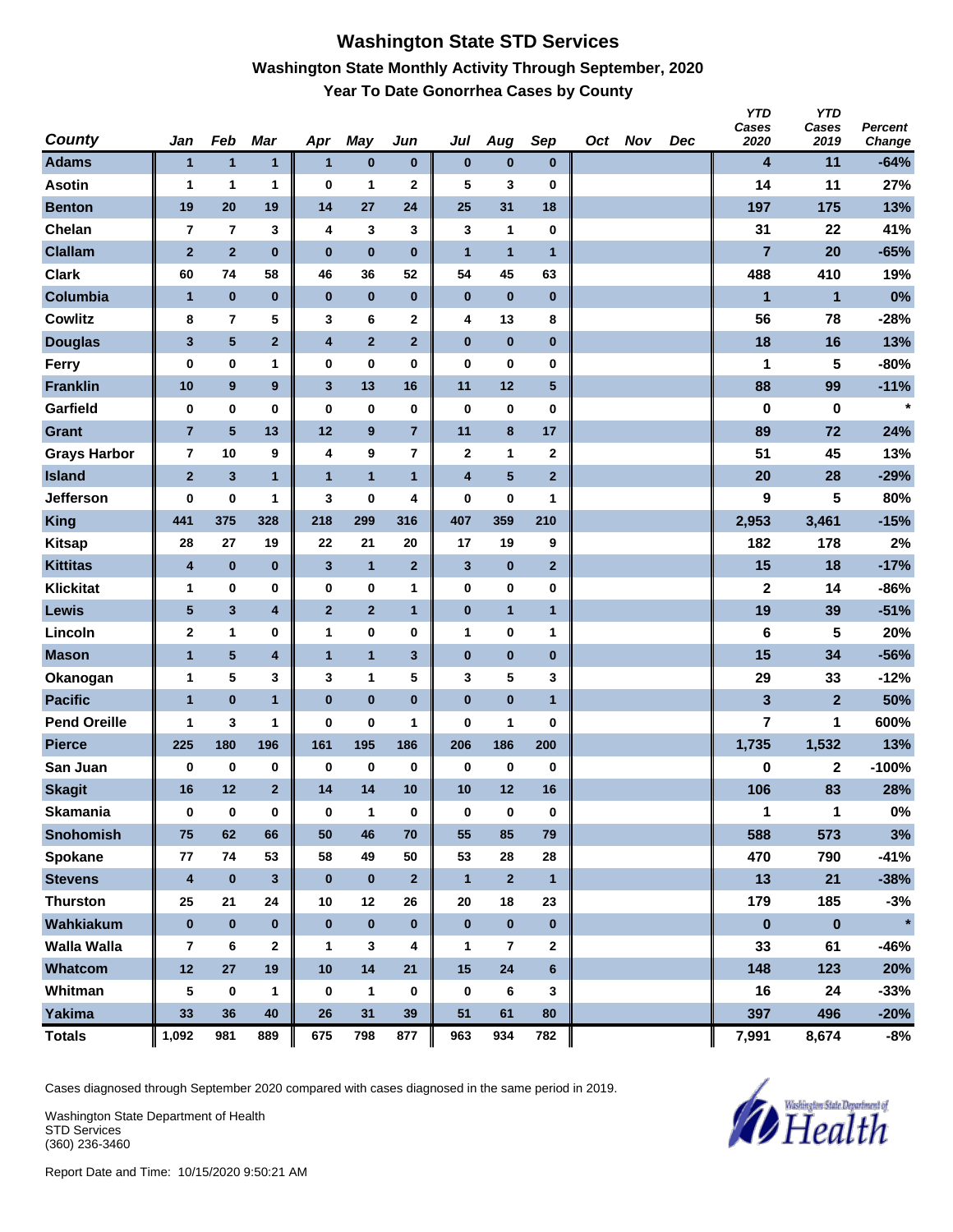# **Washington State STD Services Washington State Monthly Activity Through September, 2020 Year To Date Herpes Simplex Cases by County**

| <b>County</b>       | Jan            | Feb            | <b>Mar</b>              | Apr              | <b>May</b>              | Jun          | Jul          | Aug                     | Sep             | Oct Nov | Dec | <b>YTD</b><br>Cases<br>2020 | <b>YTD</b><br>Cases<br>2019 | Percent<br>Change |
|---------------------|----------------|----------------|-------------------------|------------------|-------------------------|--------------|--------------|-------------------------|-----------------|---------|-----|-----------------------------|-----------------------------|-------------------|
| <b>Adams</b>        | $\bf{0}$       | $\pmb{0}$      | $\pmb{0}$               | $\pmb{0}$        | $\pmb{0}$               | 1            | $\bf{0}$     | $\bf{0}$                | $\bf{0}$        |         |     | 1                           | 1                           | 0%                |
| <b>Asotin</b>       | 0              | $\pmb{0}$      | $\bf{0}$                | 0                | 0                       | 0            | 0            | 0                       | $\bf{0}$        |         |     | 0                           | 1                           | $-100%$           |
| <b>Benton</b>       | 4              | $\mathbf{3}$   | 6                       | 4                | ${\bf 5}$               | 9            | $\bf 6$      | 14                      | $\sqrt{5}$      |         |     | 56                          | 43                          | 30%               |
| Chelan              | 1              | $\pmb{0}$      | 1                       | $\pmb{0}$        | 0                       | 0            | $\pmb{0}$    | 0                       | $\bf{0}$        |         |     | $\mathbf 2$                 | 7                           | $-71%$            |
| <b>Clallam</b>      | $\bf{0}$       | $\pmb{0}$      | $\mathbf 2$             | $\mathbf{1}$     | $\pmb{0}$               | 4            | $\pmb{0}$    | $\pmb{0}$               | $\bf{0}$        |         |     | $\overline{7}$              | 10                          | $-30%$            |
| <b>Clark</b>        | 20             | 23             | 16                      | 6                | 9                       | 17           | 17           | 3                       | 11              |         |     | 122                         | 210                         | $-42%$            |
| Columbia            | $\pmb{0}$      | $\pmb{0}$      | $\bf{0}$                | $\pmb{0}$        | $\pmb{0}$               | $\pmb{0}$    | $\pmb{0}$    | $\pmb{0}$               | $\bf{0}$        |         |     | $\bf{0}$                    | $\bf{0}$                    | $\star$           |
| <b>Cowlitz</b>      | 1              | $\bf{0}$       | 5                       | 0                | 3                       | 0            | $\mathbf 2$  | 2                       | 0               |         |     | 13                          | 11                          | 18%               |
| <b>Douglas</b>      | $\bf{0}$       | $\pmb{0}$      | $\mathbf{1}$            | $\pmb{0}$        | $\pmb{0}$               | $\pmb{0}$    | $\pmb{0}$    | $\bf{0}$                | $\pmb{0}$       |         |     | 1                           | $\pmb{0}$                   |                   |
| Ferry               | 0              | 0              | 0                       | $\pmb{0}$        | 0                       | 0            | $\pmb{0}$    | 0                       | 0               |         |     | 0                           | $\mathbf 2$                 | $-100%$           |
| <b>Franklin</b>     | 4              | 4              | $\mathbf{3}$            | $\pmb{0}$        | $\mathbf{2}$            | $\mathbf{2}$ | $\mathbf{2}$ | 4                       | 4               |         |     | 25                          | 21                          | 19%               |
| Garfield            | 0              | 0              | $\bf{0}$                | 0                | 0                       | 0            | 0            | 0                       | $\bf{0}$        |         |     | 0                           | $\bf{0}$                    | $\star$           |
| <b>Grant</b>        | $\mathbf{3}$   | $\mathbf{2}$   | $\mathbf{1}$            | $\mathbf{1}$     | $\mathbf{3}$            | $\bf{0}$     | $\pmb{0}$    | $\overline{2}$          | $\overline{1}$  |         |     | 13                          | 21                          | $-38%$            |
| <b>Grays Harbor</b> | 2              | 1              | 1                       | 1                | 3                       | 1            | $\pmb{0}$    | 0                       | 0               |         |     | 9                           | 15                          | $-40%$            |
| <b>Island</b>       | $\mathbf{2}$   | 3              | $\mathbf 2$             | $\mathbf{1}$     | $\overline{\mathbf{1}}$ | $\mathbf{1}$ | $\mathbf{1}$ | $\mathbf{1}$            | $\bf{0}$        |         |     | 12                          | 14                          | $-14%$            |
| <b>Jefferson</b>    | 0              | 0              | 0                       | 0                | 0                       | 0            | 0            | 0                       | 0               |         |     | 0                           | $\mathbf{2}$                | $-100%$           |
| <b>King</b>         | $\pmb{0}$      | $\pmb{0}$      | $\pmb{0}$               | $\pmb{0}$        | $\pmb{0}$               | $\pmb{0}$    | ${\bf 5}$    | $\mathbf{1}$            | $\bf{0}$        |         |     | $6\phantom{1}$              | 14                          | $-57%$            |
| <b>Kitsap</b>       | $\overline{7}$ | 8              | 5                       | 8                | 9                       | 5            | 6            | 9                       | $\mathbf 2$     |         |     | 59                          | 66                          | $-11%$            |
| <b>Kittitas</b>     | $\bf{0}$       | $\mathbf{1}$   | $\mathbf{1}$            | $\mathbf{1}$     | $\mathbf 2$             | $\mathbf{2}$ | $\pmb{0}$    | $\bf{0}$                | $\mathbf{2}$    |         |     | $\boldsymbol{9}$            | 13                          | $-31%$            |
| <b>Klickitat</b>    | 0              | 1              | 0                       | $\pmb{0}$        | 0                       | 0            | $\pmb{0}$    | 0                       | 0               |         |     | 1                           | 1                           | 0%                |
| Lewis               | $\bf{0}$       | $\mathbf{1}$   | $\mathbf{1}$            | $\mathbf{1}$     | $\mathbf{1}$            | 1            | $\pmb{0}$    | $\bf{0}$                | $\pmb{0}$       |         |     | $\overline{\mathbf{5}}$     | $\mathbf{1}$                | 400%              |
| Lincoln             | 0              | 0              | $\bf{0}$                | 0                | 0                       | 1            | 0            | 0                       | $\bf{0}$        |         |     | 1                           | 0                           | $\star$           |
| <b>Mason</b>        | $\mathbf{1}$   | $\mathbf{1}$   | $\overline{\mathbf{2}}$ | $\mathbf{2}$     | $\mathbf 2$             | $\bf{0}$     | $\pmb{0}$    | $\bf{0}$                | $\pmb{0}$       |         |     | 8                           | $\bf 6$                     | 33%               |
| Okanogan            | 1              | 0              | 1                       | 1                | 1                       | 3            | 1            | 3                       | 0               |         |     | 11                          | 5                           | 120%              |
| <b>Pacific</b>      | $\pmb{0}$      | $\pmb{0}$      | $\bf{0}$                | $\overline{2}$   | $\overline{\mathbf{1}}$ | $\pmb{0}$    | $\pmb{0}$    | $\pmb{0}$               | $\bf{0}$        |         |     | 3                           | $\pmb{0}$                   | $\star$           |
| <b>Pend Oreille</b> | 1              | 0              | 0                       | 0                | 0                       | 0            | 0            | 0                       | 0               |         |     | 1                           | $\mathbf{2}$                | $-50%$            |
| <b>Pierce</b>       | 60             | 54             | 31                      | 34               | 31                      | 39           | 39           | 24                      | 38              |         |     | 350                         | 426                         | $-18%$            |
| San Juan            | 0              | 0              | 0                       | 0                | 0                       | $\bf{0}$     | 0            | 0                       | 0               |         |     | 0                           | 1                           | $-100%$           |
| <b>Skagit</b>       | $\mathbf{2}$   | $\overline{2}$ | 3                       | $\overline{2}$   | ${\bf 5}$               | 5            | $\mathbf{2}$ | $\mathbf{1}$            | $6\phantom{1}6$ |         |     | 28                          | 40                          | $-30%$            |
| <b>Skamania</b>     | $\bf{0}$       | $\mathbf 0$    | $\pmb{0}$               | $\bf{0}$         | 0                       | $\pmb{0}$    | $\pmb{0}$    | $\pmb{0}$               | 0               |         |     | $\pmb{0}$                   | 1                           | $-100%$           |
| <b>Snohomish</b>    | 18             | 14             | 13                      | 15               | 14                      | 19           | 18           | 10                      | 13              |         |     | 134                         | 98                          | 37%               |
| Spokane             | 15             | 10             | 4                       | 9                | $\mathbf 2$             | 7            | 3            | 2                       | $\bf{0}$        |         |     | 52                          | 97                          | -46%              |
| <b>Stevens</b>      | $\mathbf{2}$   | $\pmb{0}$      | $\mathbf{3}$            | $\bf{0}$         | $\mathbf{1}$            | $\pmb{0}$    | $\pmb{0}$    | $\mathbf{1}$            | $\mathbf{1}$    |         |     | $\pmb{8}$                   | $\mathbf{3}$                | 167%              |
| <b>Thurston</b>     | 14             | 6              | 10                      | 5                | 8                       | 5            | 5            | 4                       | 6               |         |     | 63                          | 63                          | $0\%$             |
| Wahkiakum           | $\bf{0}$       | $\pmb{0}$      | $\pmb{0}$               | $\pmb{0}$        | $\pmb{0}$               | $\pmb{0}$    | $\pmb{0}$    | $\pmb{0}$               | $\pmb{0}$       |         |     | $\pmb{0}$                   | $\pmb{0}$                   | $\star$           |
| <b>Walla Walla</b>  | 0              | 0              | 1                       | 0                | 0                       | 1            | 0            | 1                       | 0               |         |     | 3                           | 14                          | $-79%$            |
| <b>Whatcom</b>      | 9              | 10             | $5\phantom{.0}$         | $\mathbf{1}$     | $\overline{\mathbf{2}}$ | 4            | $\mathbf{3}$ | $\boldsymbol{9}$        | 9               |         |     | 52                          | 51                          | 2%                |
| Whitman             | $\mathbf{1}$   | $\mathbf{2}$   | $\bf{0}$                | $\boldsymbol{0}$ | 0                       | $\pmb{0}$    | $\mathbf{2}$ | 0                       | 0               |         |     | 5                           | 6                           | $-17%$            |
| <b>Yakima</b>       | $\bf 6$        | $\mathbf{3}$   | $\overline{\mathbf{2}}$ | $\mathbf{1}$     | $\pmb{0}$               | 4            | $\mathbf 2$  | $\overline{\mathbf{2}}$ | $\mathbf{2}$    |         |     | 22                          | 49                          | $-55%$            |
| <b>Totals</b>       | 174            | 149            | 120                     | 96               | 105                     | 131          | 114          | 93                      | 100             |         |     | 1,082                       | 1,315                       | $-18%$            |

Cases diagnosed through September 2020 compared with cases diagnosed in the same period in 2019.

Washington State Department of Health STD Services (360) 236-3460

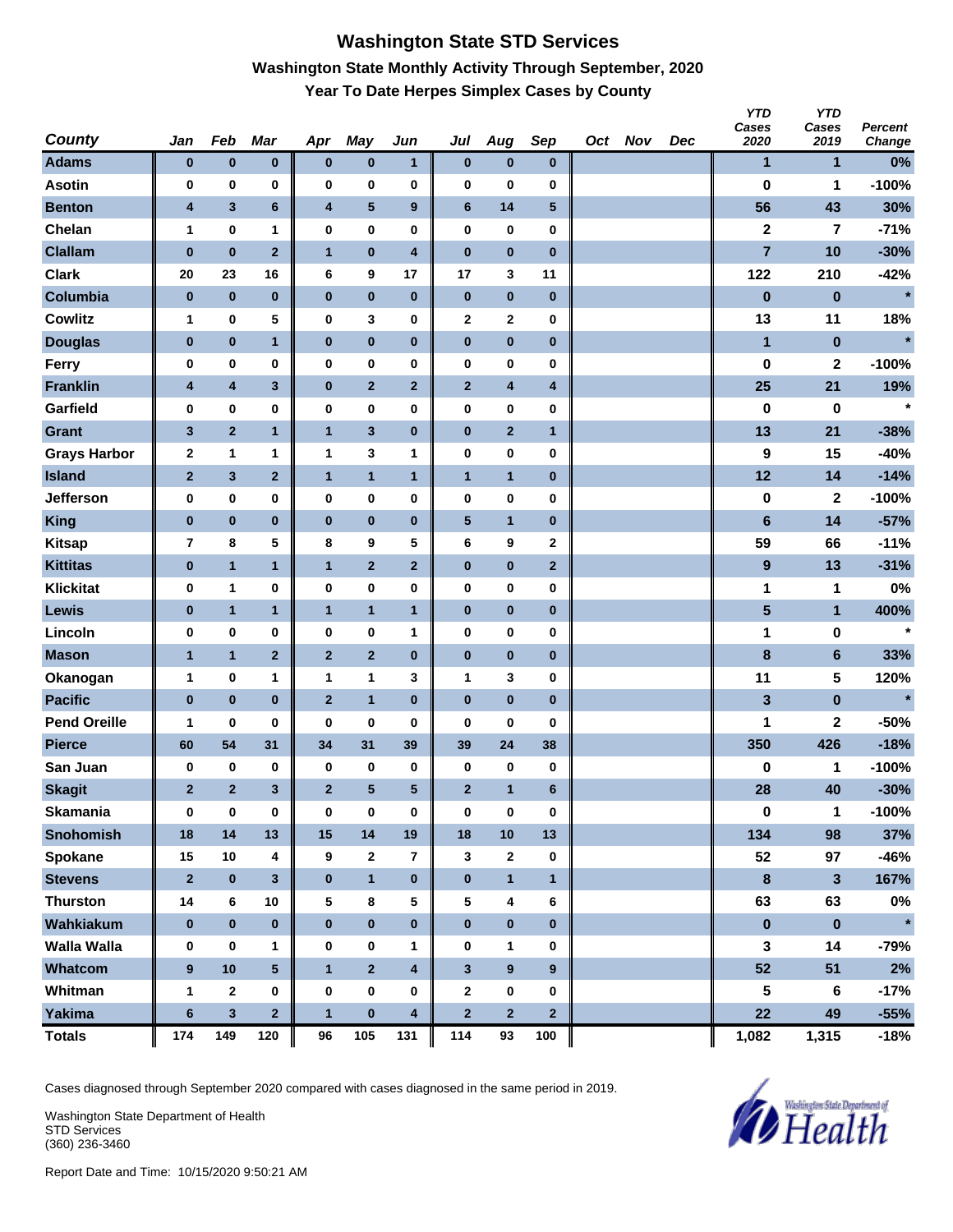### **Washington State STD Services Washington State Monthly Activity Through September, 2020 Year To Date Syphilis Cases by County**

| <b>County</b>       | Jan          | Feb              | Mar                     | Apr                     | <b>May</b>              | Jun                     | Jul                     | Aug            | Sep              | Oct Nov | Dec | <b>YTD</b><br>Cases<br>2020 | <b>YTD</b><br>Cases<br>2019 | Percent<br>Change |
|---------------------|--------------|------------------|-------------------------|-------------------------|-------------------------|-------------------------|-------------------------|----------------|------------------|---------|-----|-----------------------------|-----------------------------|-------------------|
| <b>Adams</b>        | $\bf{0}$     | $\pmb{0}$        | 1                       | $\bf{0}$                | $\pmb{0}$               | 1                       | $\mathbf{1}$            | $\pmb{0}$      | $\bf{0}$         |         |     | 3                           | $5\phantom{.0}$             | $-40%$            |
| <b>Asotin</b>       | 0            | 0                | 0                       | 0                       | $\bf{0}$                | 0                       | $\mathbf 2$             | 0              | $\bf{0}$         |         |     | 2                           | $\bf{0}$                    | $\star$           |
| <b>Benton</b>       | $\mathbf{1}$ | 4                | $\overline{\mathbf{4}}$ | 3                       | $\pmb{0}$               | 3                       | 4                       | $\overline{7}$ | $\boldsymbol{6}$ |         |     | 32                          | 33                          | $-3%$             |
| Chelan              | 0            | 1                | 1                       | 0                       | $\mathbf{1}$            | 0                       | 0                       | $\mathbf 2$    | 0                |         |     | 5                           | 7                           | $-29%$            |
| <b>Clallam</b>      | $\bf{0}$     | $\pmb{0}$        | $\bf{0}$                | $\pmb{0}$               | $\pmb{0}$               | $\pmb{0}$               | $\pmb{0}$               | $\pmb{0}$      | $\bf{0}$         |         |     | $\pmb{0}$                   | $5\phantom{.0}$             | $-100%$           |
| <b>Clark</b>        | 26           | 12               | 11                      | 5                       | 4                       | 14                      | 8                       | 13             | 6                |         |     | 99                          | 95                          | 4%                |
| Columbia            | $\pmb{0}$    | $\pmb{0}$        | $\pmb{0}$               | $\pmb{0}$               | $\pmb{0}$               | $\pmb{0}$               | $\pmb{0}$               | $\pmb{0}$      | $\bf{0}$         |         |     | $\pmb{0}$                   | $\bf{0}$                    | $\star$           |
| <b>Cowlitz</b>      | 3            | $\boldsymbol{2}$ | 1                       | 1                       | $\mathbf 2$             | 1                       | 0                       | 2              | $\mathbf 2$      |         |     | 14                          | 26                          | $-46%$            |
| <b>Douglas</b>      | $\bf{0}$     | $\pmb{0}$        | $\pmb{0}$               | $\bf{0}$                | $\pmb{0}$               | $\pmb{0}$               | $\pmb{0}$               | $\pmb{0}$      | $\bf{0}$         |         |     | $\pmb{0}$                   | $\mathbf{1}$                | $-100%$           |
| Ferry               | 0            | $\pmb{0}$        | 0                       | 0                       | $\bf{0}$                | 0                       | 0                       | 0              | $\bf{0}$         |         |     | 0                           | 0                           | $\star$           |
| <b>Franklin</b>     | $\mathbf{2}$ | $\mathbf{2}$     | $\mathbf{1}$            | $\pmb{0}$               | $\mathbf{2}$            | 2                       | $\overline{\mathbf{4}}$ | $\pmb{0}$      | $\pmb{0}$        |         |     | 13                          | 23                          | $-43%$            |
| Garfield            | 0            | $\pmb{0}$        | $\bf{0}$                | 0                       | $\pmb{0}$               | 0                       | 0                       | 0              | $\bf{0}$         |         |     | 0                           | $\bf{0}$                    | $\star$           |
| <b>Grant</b>        | 4            | 3                | $\bf{0}$                | $\mathbf{2}$            | $\overline{1}$          | $\mathbf{3}$            | $\mathbf{2}$            | $\pmb{0}$      | $\mathbf{1}$     |         |     | 16                          | 15                          | 7%                |
| <b>Grays Harbor</b> | 4            | $\pmb{0}$        | 0                       | 1                       | $\pmb{0}$               | 0                       | $\mathbf 2$             | 6              | 4                |         |     | 17                          | 14                          | 21%               |
| <b>Island</b>       | $\mathbf{1}$ | $\pmb{0}$        | $\bf{0}$                | $\pmb{0}$               | $\bf{0}$                | $\mathbf{1}$            | $\pmb{0}$               | $\pmb{0}$      | $\bf{0}$         |         |     | $\overline{2}$              | $5\phantom{.0}$             | $-60%$            |
| <b>Jefferson</b>    | 0            | 1                | 0                       | 1                       | 0                       | 0                       | 0                       | 0              | 0                |         |     | 2                           | 0                           | $\star$           |
| <b>King</b>         | 79           | 76               | 67                      | 45                      | 56                      | 74                      | 75                      | 55             | 31               |         |     | 558                         | 772                         | $-28%$            |
| <b>Kitsap</b>       | 5            | $\pmb{0}$        | 0                       | 0                       | 0                       | $\mathbf 2$             | 3                       | 1              | 1                |         |     | 12                          | 35                          | $-66%$            |
| <b>Kittitas</b>     | $\bf{0}$     | $\pmb{0}$        | $\pmb{0}$               | $\bf{0}$                | $\mathbf{1}$            | $\pmb{0}$               | $\pmb{0}$               | $\pmb{0}$      | $\mathbf{1}$     |         |     | $\mathbf{2}$                | $\mathbf{2}$                | 0%                |
| <b>Klickitat</b>    | 0            | $\pmb{0}$        | 0                       | 0                       | $\bf{0}$                | 0                       | $\pmb{0}$               | 0              | $\bf{0}$         |         |     | 0                           | 0                           | $\star$           |
| Lewis               | $\mathbf{1}$ | $\mathbf{1}$     | $\bf{0}$                | $\mathbf{1}$            | $\mathbf{1}$            | $\mathbf{3}$            | $\pmb{0}$               | $\overline{2}$ | $\mathbf{2}$     |         |     | 11                          | 11                          | 0%                |
| Lincoln             | 0            | $\pmb{0}$        | 1                       | 1                       | $\pmb{0}$               | 0                       | 0                       | 0              | $\bf{0}$         |         |     | 2                           | $\bf{0}$                    | $\star$           |
| <b>Mason</b>        | $\mathbf{2}$ | 5                | $\mathbf{1}$            | 3                       | $\mathbf 2$             | $\mathbf{2}$            | $\mathbf{1}$            | $\mathbf{1}$   | $\pmb{0}$        |         |     | 17                          | 32                          | $-47%$            |
| Okanogan            | 0            | $\pmb{0}$        | 1                       | 0                       | $\mathbf{1}$            | 1                       | 0                       | 1              | $\bf{0}$         |         |     | 4                           | 3                           | 33%               |
| <b>Pacific</b>      | $\pmb{0}$    | $\pmb{0}$        | $\bf{0}$                | $\mathbf{1}$            | $\overline{\mathbf{2}}$ | $\bf{0}$                | $\pmb{0}$               | $\pmb{0}$      | $\mathbf{1}$     |         |     | 4                           | 3                           | 33%               |
| <b>Pend Oreille</b> | 0            | 0                | 0                       | 0                       | 0                       | 0                       | 0                       | 0              | 0                |         |     | 0                           | 0                           | $\star$           |
| <b>Pierce</b>       | 22           | 22               | 20                      | 12                      | 20                      | 22                      | 28                      | 15             | 15               |         |     | 176                         | 186                         | $-5%$             |
| San Juan            | 0            | $\pmb{0}$        | 0                       | 0                       | 0                       | 1                       | 0                       | 0              | $\mathbf{1}$     |         |     | 2                           | 3                           | $-33%$            |
| <b>Skagit</b>       | $\bf{0}$     | $\overline{2}$   | 1                       | $\mathbf{1}$            | 4                       | $\mathbf{1}$            | $\mathbf{1}$            | 4              | 3                |         |     | 17                          | 8                           | 113%              |
| <b>Skamania</b>     | 0            | $\bf{0}$         | $\pmb{0}$               | $\bf{0}$                | $\pmb{0}$               | $\pmb{0}$               | 0                       | $\pmb{0}$      | $\bf{0}$         |         |     | 0                           | $\mathbf 0$                 | $\star$           |
| <b>Snohomish</b>    | 9            | 14               | 11                      | 16                      | 11                      | 13                      | $\boldsymbol{9}$        | 15             | 13               |         |     | 111                         | 113                         | $-2%$             |
| Spokane             | 17           | 27               | 18                      | 17                      | 11                      | 10                      | 10                      | 10             | 10               |         |     | 130                         | 221                         | $-41%$            |
| <b>Stevens</b>      | $\mathbf{1}$ | $\mathbf{1}$     | $\bf{0}$                | $\bf{0}$                | $\mathbf{1}$            | $\bf{0}$                | $\mathbf{1}$            | $\bf{0}$       | $\mathbf{1}$     |         |     | $\overline{\mathbf{5}}$     | $\mathbf{3}$                | 67%               |
| <b>Thurston</b>     | 5            | $\mathbf 2$      | $\bf{0}$                | 6                       | $\mathbf{2}$            | 6                       | 4                       | 8              | 5                |         |     | 38                          | 39                          | $-3%$             |
| Wahkiakum           | $\pmb{0}$    | $\pmb{0}$        | $\mathbf{1}$            | $\bf{0}$                | $\pmb{0}$               | $\bf{0}$                | $\bf{0}$                | $\mathbf 0$    | $\mathbf 0$      |         |     | $\blacksquare$              | $\pmb{0}$                   | $\star$           |
| <b>Walla Walla</b>  | 0            | $\mathbf{1}$     | 1                       | 1                       | $\pmb{0}$               | 0                       | $\mathbf{2}$            | 0              | 0                |         |     | 5                           | $\mathbf{3}$                | 67%               |
| Whatcom             | $\mathbf{1}$ | $\mathbf{1}$     | $\mathbf{1}$            | $\bf{0}$                | $\overline{\mathbf{2}}$ | $\mathbf 2$             | $\overline{\mathbf{4}}$ | $6\phantom{a}$ | $\overline{2}$   |         |     | 19                          | 19                          | $0\%$             |
| Whitman             | 0            | $\pmb{0}$        | $\bf{0}$                | $\bf{0}$                | 0                       | 0                       | $\bf{0}$                | 0              | $\mathbf{2}$     |         |     | $\mathbf 2$                 | 3                           | $-33%$            |
| <b>Yakima</b>       | $\mathbf 2$  | $\pmb{0}$        | $6\phantom{.}$          | $\overline{\mathbf{4}}$ | $\pmb{0}$               | $\overline{\mathbf{2}}$ | $\bf 6$                 | 8              | 2 <sup>2</sup>   |         |     | 30                          | 31                          | $-3%$             |
| <b>Totals</b>       | 185          | 177              | 148                     | 121                     | 124                     | 164                     | 167                     | 156            | 109              |         |     | 1,351                       | 1,716                       | $-21%$            |

Cases diagnosed through September 2020 compared with cases diagnosed in the same period in 2019.

Washington State Department of Health STD Services (360) 236-3460

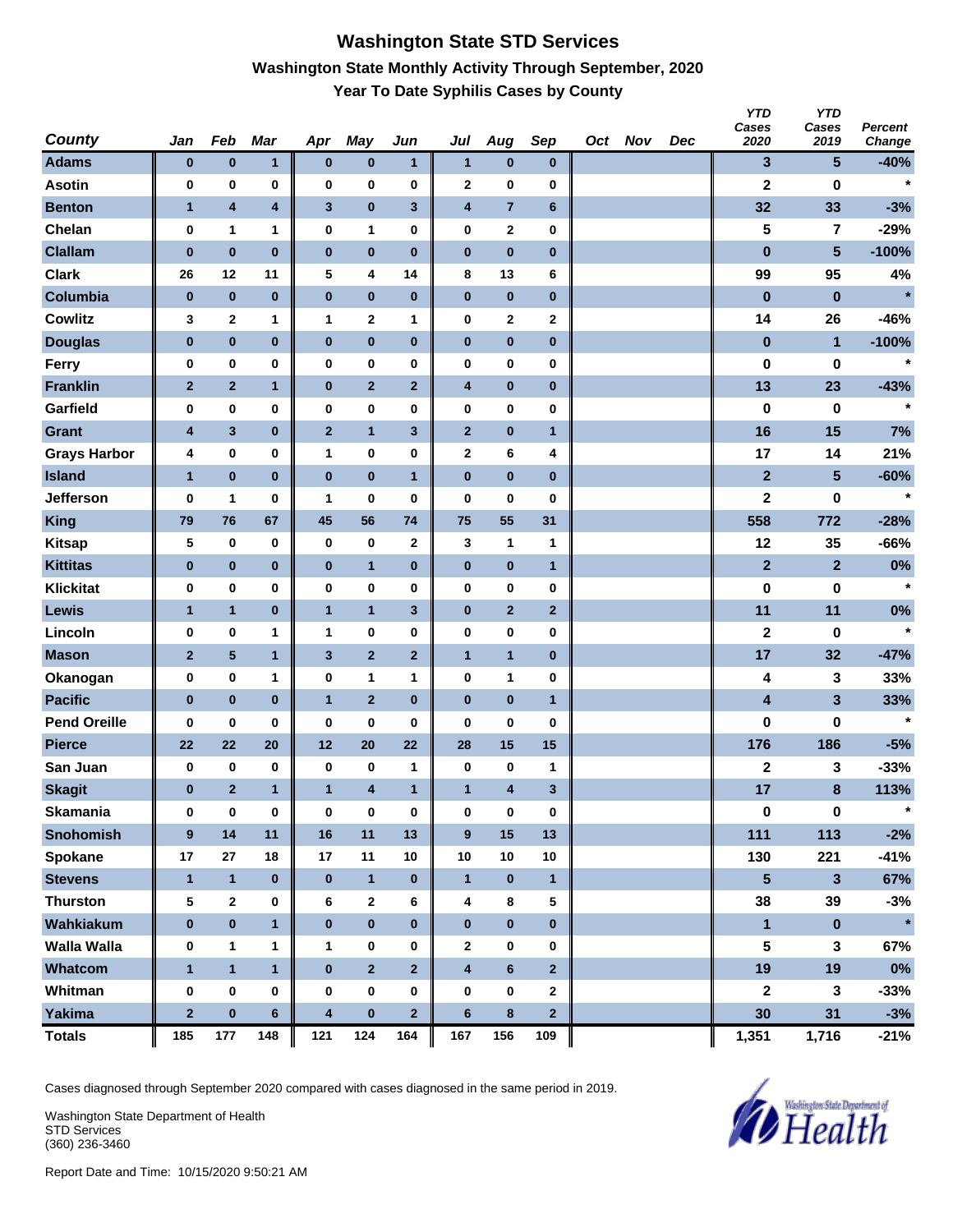# **Washington State STD Services Washington State Monthly Activity Through September, 2020 Year To Date Syphilis-P&S Cases by County**

| <b>County</b>       | Jan                     | Feb          | <b>Mar</b>       | Apr              | <b>May</b>              | Jun          | Jul            | Aug            | Sep            | Oct Nov | Dec | <b>YTD</b><br>Cases<br>2020 | <b>YTD</b><br>Cases<br>2019 | Percent<br>Change |
|---------------------|-------------------------|--------------|------------------|------------------|-------------------------|--------------|----------------|----------------|----------------|---------|-----|-----------------------------|-----------------------------|-------------------|
| <b>Adams</b>        | $\bf{0}$                | $\pmb{0}$    | 1                | $\pmb{0}$        | $\bf{0}$                | $\bf{0}$     | $\bf{0}$       | $\bf{0}$       | $\bf{0}$       |         |     | 1                           | $\mathbf{2}$                | $-50%$            |
| <b>Asotin</b>       | 0                       | $\pmb{0}$    | 0                | 0                | 0                       | 0            | 1              | 0              | $\bf{0}$       |         |     | 1                           | $\bf{0}$                    | $\star$           |
| <b>Benton</b>       | $\bf{0}$                | $\mathbf{1}$ | $\mathbf{2}$     | $\mathbf{3}$     | $\pmb{0}$               | $\mathbf{1}$ | 4              | 4              | 4              |         |     | 19                          | 21                          | $-10%$            |
| Chelan              | 0                       | $\pmb{0}$    | 0                | $\pmb{0}$        | 0                       | 0            | $\pmb{0}$      | 1              | 0              |         |     | 1                           | $\mathbf 2$                 | $-50%$            |
| <b>Clallam</b>      | $\bf{0}$                | $\pmb{0}$    | $\bf{0}$         | $\pmb{0}$        | $\pmb{0}$               | $\pmb{0}$    | $\pmb{0}$      | $\pmb{0}$      | $\bf{0}$       |         |     | $\pmb{0}$                   | $\mathbf{2}$                | $-100%$           |
| <b>Clark</b>        | 13                      | 3            | 6                | 1                | 2                       | 9            | 2              | 2              | 5              |         |     | 43                          | 30                          | 43%               |
| Columbia            | $\bf{0}$                | $\pmb{0}$    | $\pmb{0}$        | $\pmb{0}$        | $\pmb{0}$               | $\pmb{0}$    | $\pmb{0}$      | $\pmb{0}$      | $\bf{0}$       |         |     | $\pmb{0}$                   | $\pmb{0}$                   | $\star$           |
| <b>Cowlitz</b>      | 1                       | $\pmb{0}$    | 0                | $\mathbf{1}$     | 1                       | 0            | $\pmb{0}$      | 2              | 0              |         |     | 5                           | 14                          | $-64%$            |
| <b>Douglas</b>      | $\bf{0}$                | $\pmb{0}$    | $\pmb{0}$        | $\pmb{0}$        | $\pmb{0}$               | $\pmb{0}$    | $\pmb{0}$      | $\bf{0}$       | $\pmb{0}$      |         |     | $\pmb{0}$                   | $\mathbf{1}$                | $-100%$           |
| Ferry               | 0                       | 0            | 0                | $\pmb{0}$        | 0                       | 0            | 0              | 0              | 0              |         |     | 0                           | 0                           | $\star$           |
| <b>Franklin</b>     | $\bf{0}$                | $\pmb{0}$    | $\mathbf{1}$     | $\pmb{0}$        | $\mathbf{1}$            | 1            | $\mathbf{2}$   | $\bf{0}$       | $\pmb{0}$      |         |     | $\overline{\mathbf{5}}$     | $\overline{7}$              | $-29%$            |
| Garfield            | 0                       | $\pmb{0}$    | 0                | 0                | 0                       | 0            | 0              | 0              | $\bf{0}$       |         |     | 0                           | 0                           | $\star$           |
| <b>Grant</b>        | $\mathbf{2}$            | $\pmb{0}$    | $\pmb{0}$        | $\mathbf{2}$     | $\mathbf{1}$            | $\bf{0}$     | $\pmb{0}$      | $\bf{0}$       | $\mathbf{1}$   |         |     | $6\phantom{1}$              | 5                           | 20%               |
| <b>Grays Harbor</b> | 2                       | $\pmb{0}$    | 0                | 1                | 0                       | 0            | 1              | 2              | 3              |         |     | 9                           | 6                           | 50%               |
| <b>Island</b>       | $\mathbf{1}$            | $\pmb{0}$    | $\bf{0}$         | $\pmb{0}$        | $\pmb{0}$               | $\pmb{0}$    | $\pmb{0}$      | $\pmb{0}$      | $\bf{0}$       |         |     | 1                           | $\mathbf{1}$                | $0\%$             |
| <b>Jefferson</b>    | 0                       | 0            | 0                | 0                | 0                       | 0            | 0              | 0              | 0              |         |     | 0                           | 0                           | $\star$           |
| <b>King</b>         | 24                      | 28           | 26               | 19               | 26                      | 31           | 36             | 18             | 14             |         |     | 222                         | 263                         | $-16%$            |
| <b>Kitsap</b>       | 1                       | $\pmb{0}$    | 0                | 0                | 0                       | 1            | 1              | 0              | 1              |         |     | 4                           | 14                          | $-71%$            |
| <b>Kittitas</b>     | $\bf{0}$                | $\bf{0}$     | $\pmb{0}$        | $\bf{0}$         | $\pmb{0}$               | $\pmb{0}$    | $\pmb{0}$      | $\bf{0}$       | $\mathbf{1}$   |         |     | $\mathbf{1}$                | 1                           | 0%                |
| <b>Klickitat</b>    | 0                       | 0            | 0                | $\pmb{0}$        | 0                       | 0            | $\pmb{0}$      | 0              | 0              |         |     | 0                           | 0                           | $\star$           |
| Lewis               | $\bf{0}$                | $\mathbf{1}$ | $\pmb{0}$        | $\bf{0}$         | $\pmb{0}$               | $\mathbf{2}$ | $\pmb{0}$      | $\mathbf{1}$   | $\mathbf{2}$   |         |     | $6\phantom{1}$              | 9                           | $-33%$            |
| Lincoln             | 0                       | $\pmb{0}$    | 0                | 0                | 0                       | 0            | $\pmb{0}$      | 0              | $\bf{0}$       |         |     | 0                           | $\pmb{0}$                   | $\star$           |
| <b>Mason</b>        | $\bf{0}$                | $\pmb{0}$    | $\pmb{0}$        | $\pmb{0}$        | $\mathbf{1}$            | $\mathbf{1}$ | $\pmb{0}$      | $\bf{0}$       | $\pmb{0}$      |         |     | $\overline{\mathbf{2}}$     | $\bf 6$                     | $-67%$            |
| Okanogan            | 0                       | $\pmb{0}$    | $\bf{0}$         | 0                | 0                       | 0            | 0              | 1              | 0              |         |     | 1                           | 0                           | $\star$           |
| <b>Pacific</b>      | $\pmb{0}$               | $\pmb{0}$    | $\bf{0}$         | $\pmb{0}$        | $\bf{0}$                | $\pmb{0}$    | $\pmb{0}$      | $\pmb{0}$      | $\overline{1}$ |         |     | $\blacksquare$              | $\pmb{0}$                   | $\star$           |
| <b>Pend Oreille</b> | 0                       | 0            | 0                | 0                | 0                       | 0            | 0              | 0              | 0              |         |     | 0                           | 0                           | $\star$           |
| <b>Pierce</b>       | $\overline{7}$          | 8            | $\boldsymbol{9}$ | ${\bf 5}$        | 12                      | 14           | 12             | $\sqrt{5}$     | 5              |         |     | 77                          | 68                          | 13%               |
| San Juan            | 0                       | 0            | 0                | 0                | 0                       | $\mathbf{1}$ | 0              | 0              | 0              |         |     | 1                           | 1                           | 0%                |
| <b>Skagit</b>       | $\bf{0}$                | $\mathbf{1}$ | $\bf{0}$         | $\mathbf{1}$     | $\mathbf{1}$            | $\mathbf{1}$ | $\bf{0}$       | $\overline{2}$ | $\mathbf{2}$   |         |     | 8                           | 5                           | 60%               |
| <b>Skamania</b>     | 0                       | 0            | $\pmb{0}$        | $\bf{0}$         | 0                       | 0            | $\bf{0}$       | 0              | 0              |         |     | $\pmb{0}$                   | $\mathbf 0$                 | $\star$           |
| <b>Snohomish</b>    | $\overline{\mathbf{4}}$ | $\mathbf{3}$ | $\overline{2}$   | $\overline{7}$   | $\overline{\mathbf{5}}$ | 4            | $\sqrt{5}$     | $\overline{7}$ | $\overline{7}$ |         |     | 44                          | 33                          | 33%               |
| Spokane             | 6                       | 5            | 9                | 9                | $\overline{7}$          | 4            | 4              | 8              | 6              |         |     | 58                          | 99                          | $-41%$            |
| <b>Stevens</b>      | $\mathbf{1}$            | $\mathbf{1}$ | $\pmb{0}$        | $\bf{0}$         | $\mathbf{1}$            | $\pmb{0}$    | $\mathbf{1}$   | $\pmb{0}$      | $\bf{0}$       |         |     | $\overline{\mathbf{4}}$     | $\pmb{0}$                   | $\star$           |
| <b>Thurston</b>     | $\bf{2}$                | 1            | 0                | 5                | $\mathbf 2$             | 3            | $\mathbf{2}$   | 5              | 3              |         |     | 23                          | 20                          | 15%               |
| Wahkiakum           | $\pmb{0}$               | $\mathbf 0$  | $\bf{0}$         | $\pmb{0}$        | $\pmb{0}$               | $\pmb{0}$    | $\pmb{0}$      | $\pmb{0}$      | $\pmb{0}$      |         |     | $\pmb{0}$                   | $\pmb{0}$                   |                   |
| <b>Walla Walla</b>  | 0                       | 0            | 0                | 0                | 0                       | 0            | $\mathbf{1}$   | 0              | 0              |         |     | 1                           | $\pmb{0}$                   | $\star$           |
| Whatcom             | $\bf{0}$                | $\mathbf{1}$ | $\mathbf{1}$     | $\bf{0}$         | $\pmb{0}$               | $\pmb{0}$    | $\overline{2}$ | $\overline{2}$ | $\mathbf{1}$   |         |     | $\overline{7}$              | $\overline{9}$              | $-22%$            |
| Whitman             | $\pmb{0}$               | $\pmb{0}$    | $\bf{0}$         | $\boldsymbol{0}$ | 0                       | $\pmb{0}$    | $\pmb{0}$      | 0              | 1              |         |     | 1                           | $\mathbf{2}$                | $-50%$            |
| <b>Yakima</b>       | $\pmb{0}$               | $\pmb{0}$    | $\overline{2}$   | $\mathbf{2}$     | $\pmb{0}$               | $\mathbf{1}$ | $\mathbf{1}$   | $\mathbf{3}$   | $\bf{0}$       |         |     | 9                           | $\overline{7}$              | 29%               |
| <b>Totals</b>       | 64                      | 53           | 59               | 56               | 60                      | 74           | 75             | 63             | 57             |         |     | 561                         | 628                         | $-11%$            |

Cases diagnosed through September 2020 compared with cases diagnosed in the same period in 2019.

Washington State Department of Health STD Services (360) 236-3460

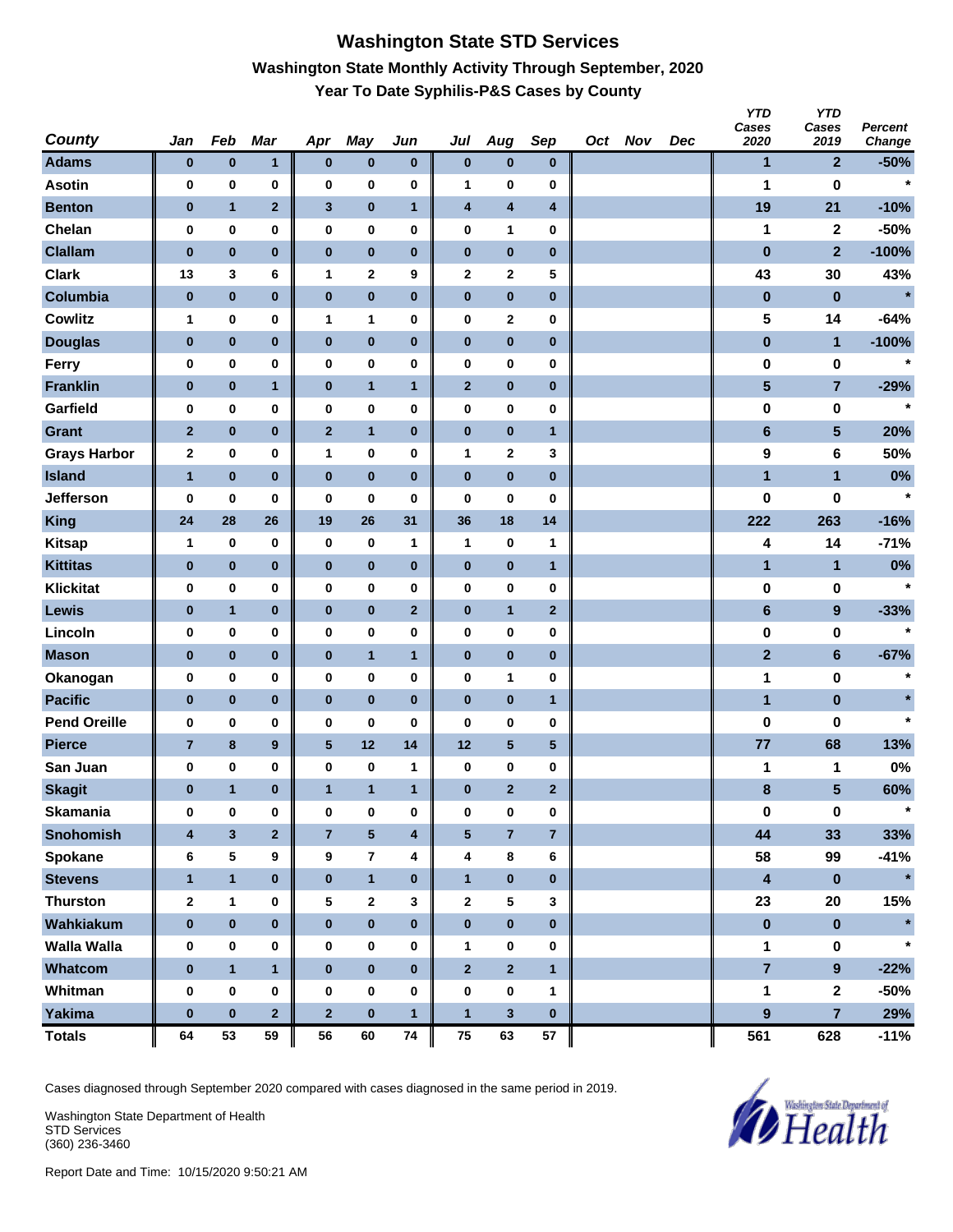# **Washington State STD Services Washington State Monthly Activity Through September, 2020 Year To Date Syphilis-EL Cases by County**

| <b>County</b>       | Jan          | Feb            | <b>Mar</b>     | Apr              | <b>May</b>              | Jun          | Jul                     | Aug                     | Sep                     | Oct Nov | Dec | <b>YTD</b><br>Cases<br>2020 | <b>YTD</b><br>Cases<br>2019 | Percent<br>Change |
|---------------------|--------------|----------------|----------------|------------------|-------------------------|--------------|-------------------------|-------------------------|-------------------------|---------|-----|-----------------------------|-----------------------------|-------------------|
| <b>Adams</b>        | $\bf{0}$     | $\pmb{0}$      | $\pmb{0}$      | $\pmb{0}$        | $\bf{0}$                | $\bf{0}$     | $\bf{0}$                | $\bf{0}$                | $\bf{0}$                |         |     | $\bf{0}$                    | 1                           | $-100%$           |
| <b>Asotin</b>       | 0            | $\pmb{0}$      | 0              | 0                | 0                       | 0            | $\pmb{0}$               | 0                       | $\bf{0}$                |         |     | 0                           | 0                           | $\star$           |
| <b>Benton</b>       | $\bf{0}$     | $\mathbf{1}$   | $\mathbf{1}$   | $\pmb{0}$        | $\pmb{0}$               | $\mathbf{2}$ | $\pmb{0}$               | $\mathbf{1}$            | $\pmb{0}$               |         |     | $\overline{\mathbf{5}}$     | $\overline{\mathbf{4}}$     | 25%               |
| Chelan              | 0            | 1              | 0              | 0                | 0                       | 0            | $\pmb{0}$               | 1                       | 0                       |         |     | $\overline{\mathbf{2}}$     | $\mathbf 2$                 | 0%                |
| <b>Clallam</b>      | $\pmb{0}$    | $\pmb{0}$      | $\bf{0}$       | $\pmb{0}$        | $\pmb{0}$               | $\pmb{0}$    | $\pmb{0}$               | $\pmb{0}$               | $\bf{0}$                |         |     | $\bf{0}$                    | $\mathbf{1}$                | $-100%$           |
| <b>Clark</b>        | 6            | 4              | 3              | 1                | 1                       | 4            | 1                       | 6                       | 1                       |         |     | 27                          | 29                          | $-7%$             |
| Columbia            | $\pmb{0}$    | $\pmb{0}$      | $\pmb{0}$      | $\pmb{0}$        | $\pmb{0}$               | $\pmb{0}$    | $\pmb{0}$               | $\pmb{0}$               | $\bf{0}$                |         |     | $\pmb{0}$                   | $\pmb{0}$                   | $\star$           |
| <b>Cowlitz</b>      | 1            | $\bf{0}$       | 0              | 0                | 0                       | 0            | $\pmb{0}$               | 0                       | 0                       |         |     | 1                           | 5                           | $-80%$            |
| <b>Douglas</b>      | $\bf{0}$     | $\pmb{0}$      | $\pmb{0}$      | $\bf{0}$         | $\pmb{0}$               | $\pmb{0}$    | $\pmb{0}$               | $\bf{0}$                | $\pmb{0}$               |         |     | $\pmb{0}$                   | $\pmb{0}$                   |                   |
| Ferry               | 0            | 0              | 0              | $\pmb{0}$        | 0                       | 0            | $\pmb{0}$               | 0                       | 0                       |         |     | 0                           | 0                           | $\star$           |
| <b>Franklin</b>     | $\mathbf{1}$ | $\pmb{0}$      | $\pmb{0}$      | $\pmb{0}$        | $\pmb{0}$               | 0            | $\pmb{0}$               | $\bf{0}$                | $\pmb{0}$               |         |     | $\mathbf{1}$                | $\overline{7}$              | $-86%$            |
| Garfield            | 0            | 0              | 0              | 0                | 0                       | 0            | $\pmb{0}$               | 0                       | $\bf{0}$                |         |     | $\bf{0}$                    | 0                           | $\star$           |
| <b>Grant</b>        | $\bf{0}$     | $\mathbf{2}$   | $\pmb{0}$      | $\pmb{0}$        | $\pmb{0}$               | $\mathbf{1}$ | $\mathbf{1}$            | $\bf{0}$                | $\pmb{0}$               |         |     | 4                           | $\overline{\mathbf{4}}$     | 0%                |
| <b>Grays Harbor</b> | 0            | $\pmb{0}$      | 0              | 0                | 0                       | 0            | 1                       | 3                       | 1                       |         |     | 5                           | 1                           | 400%              |
| <b>Island</b>       | $\pmb{0}$    | $\pmb{0}$      | $\bf{0}$       | $\pmb{0}$        | $\pmb{0}$               | $\pmb{0}$    | $\pmb{0}$               | $\pmb{0}$               | $\bf{0}$                |         |     | $\pmb{0}$                   | $\pmb{0}$                   | $\star$           |
| <b>Jefferson</b>    | 0            | 0              | 0              | 0                | 0                       | 0            | 0                       | 0                       | 0                       |         |     | 0                           | 0                           | $\star$           |
| <b>King</b>         | 35           | 30             | 26             | 16               | 23                      | 26           | 26                      | 26                      | 11                      |         |     | 219                         | 310                         | $-29%$            |
| <b>Kitsap</b>       | 2            | $\pmb{0}$      | 0              | 0                | 0                       | 1            | 1                       | 0                       | 0                       |         |     | 4                           | 12                          | $-67%$            |
| <b>Kittitas</b>     | $\bf{0}$     | $\bf{0}$       | $\pmb{0}$      | $\bf{0}$         | $\pmb{0}$               | $\pmb{0}$    | $\pmb{0}$               | $\bf{0}$                | $\pmb{0}$               |         |     | $\pmb{0}$                   | $\mathbf{1}$                | $-100%$           |
| <b>Klickitat</b>    | 0            | 0              | 0              | $\pmb{0}$        | 0                       | 0            | $\pmb{0}$               | 0                       | 0                       |         |     | 0                           | 0                           |                   |
| Lewis               | $\bf{0}$     | $\pmb{0}$      | $\pmb{0}$      | $\bf{0}$         | $\pmb{0}$               | $\pmb{0}$    | $\pmb{0}$               | $\mathbf{1}$            | $\pmb{0}$               |         |     | $\mathbf{1}$                | $\pmb{0}$                   | $\star$           |
| Lincoln             | 0            | $\pmb{0}$      | 1              | 0                | 0                       | 0            | $\pmb{0}$               | 0                       | $\bf{0}$                |         |     | 1                           | 0                           | $\star$           |
| <b>Mason</b>        | $\bf{0}$     | $\mathbf{2}$   | $\mathbf{1}$   | $\pmb{0}$        | $\pmb{0}$               | $\bf{0}$     | $\mathbf{1}$            | $\mathbf{1}$            | $\pmb{0}$               |         |     | 5                           | 7                           | $-29%$            |
| Okanogan            | 0            | 0              | $\bf{0}$       | 0                | 0                       | 0            | 0                       | 0                       | 0                       |         |     | $\pmb{0}$                   | 1                           | $-100%$           |
| <b>Pacific</b>      | $\pmb{0}$    | $\pmb{0}$      | $\bf{0}$       | $\pmb{0}$        | $\pmb{0}$               | $\pmb{0}$    | $\pmb{0}$               | $\pmb{0}$               | $\bf{0}$                |         |     | $\pmb{0}$                   | $\pmb{0}$                   | $\star$           |
| <b>Pend Oreille</b> | 0            | 0              | 0              | 0                | 0                       | 0            | 0                       | 0                       | 0                       |         |     | 0                           | 0                           | $\star$           |
| <b>Pierce</b>       | ${\bf 5}$    | $\bf 6$        | $\bf8$         | $\pmb{0}$        | $\overline{\mathbf{4}}$ | $\sqrt{5}$   | $\overline{7}$          | 4                       | $\overline{\mathbf{3}}$ |         |     | 42                          | 53                          | $-21%$            |
| San Juan            | 0            | $\bf{0}$       | 0              | 0                | 0                       | 0            | 0                       | 0                       | 1                       |         |     | 1                           | 0                           | $\star$           |
| <b>Skagit</b>       | $\bf{0}$     | 0              | $\bf{0}$       | $\bf{0}$         | $\mathbf{1}$            | $\bf{0}$     | $\bf{0}$                | $\overline{2}$          | $\bf{0}$                |         |     | 3                           | $\mathbf{1}$                | 200%              |
| <b>Skamania</b>     | 0            | 0              | $\pmb{0}$      | $\bf{0}$         | 0                       | $\pmb{0}$    | $\bf{0}$                | 0                       | $\bf{0}$                |         |     | $\pmb{0}$                   | $\mathbf 0$                 |                   |
| <b>Snohomish</b>    | $\mathbf{1}$ | $\mathbf{3}$   | $\overline{2}$ | $\mathbf{3}$     | $\mathbf{1}$            | $\mathbf{3}$ | $\mathbf{2}$            | 6                       | $5\phantom{.0}$         |         |     | 26                          | 34                          | $-24%$            |
| Spokane             | 5            | $\overline{7}$ | 6              | 3                | $\mathbf{2}$            | 3            | 4                       | 1                       | $\mathbf{2}$            |         |     | 33                          | 72                          | $-54%$            |
| <b>Stevens</b>      | $\pmb{0}$    | $\pmb{0}$      | $\pmb{0}$      | $\bf{0}$         | $\pmb{0}$               | $\bf{0}$     | $\pmb{0}$               | $\pmb{0}$               | $\mathbf{1}$            |         |     | $\mathbf{1}$                | $\pmb{0}$                   | $\star$           |
| <b>Thurston</b>     | 3            | 1              | 0              | 0                | 0                       | 2            | $\mathbf{1}$            | $\mathbf{2}$            | 1                       |         |     | 10                          | 12                          | $-17%$            |
| Wahkiakum           | $\pmb{0}$    | $\pmb{0}$      | $\bf{0}$       | $\pmb{0}$        | $\pmb{0}$               | $\pmb{0}$    | $\pmb{0}$               | $\pmb{0}$               | $\pmb{0}$               |         |     | $\pmb{0}$                   | $\pmb{0}$                   | $\star$           |
| <b>Walla Walla</b>  | 0            | 1              | 0              | 0                | 0                       | 0            | $\pmb{0}$               | 0                       | 0                       |         |     | 1                           | $\mathbf 1$                 | $0\%$             |
| Whatcom             | $\bf{0}$     | $\pmb{0}$      | $\bf{0}$       | $\bf{0}$         | $\pmb{0}$               | $\mathbf{1}$ | $\mathbf{1}$            | $\overline{\mathbf{3}}$ | $\mathbf{0}$            |         |     | $5\phantom{a}$              | 5 <sup>5</sup>              | $0\%$             |
| Whitman             | $\pmb{0}$    | $\bf{0}$       | $\bf{0}$       | $\boldsymbol{0}$ | 0                       | $\pmb{0}$    | $\pmb{0}$               | 0                       | 0                       |         |     | 0                           | $\pmb{0}$                   | $\star$           |
| <b>Yakima</b>       | $\mathbf{1}$ | $\pmb{0}$      | $\mathbf{1}$   | $\bf{0}$         | $\pmb{0}$               | $\mathbf{1}$ | $\overline{\mathbf{4}}$ | $\overline{\mathbf{2}}$ | $\bf{0}$                |         |     | 9                           | 5 <sup>5</sup>              | 80%               |
| <b>Totals</b>       | 60           | 58             | 49             | 23               | 32                      | 49           | 50                      | 59                      | 26                      |         |     | 406                         | 568                         | -29%              |

Cases diagnosed through September 2020 compared with cases diagnosed in the same period in 2019.

Washington State Department of Health STD Services (360) 236-3460

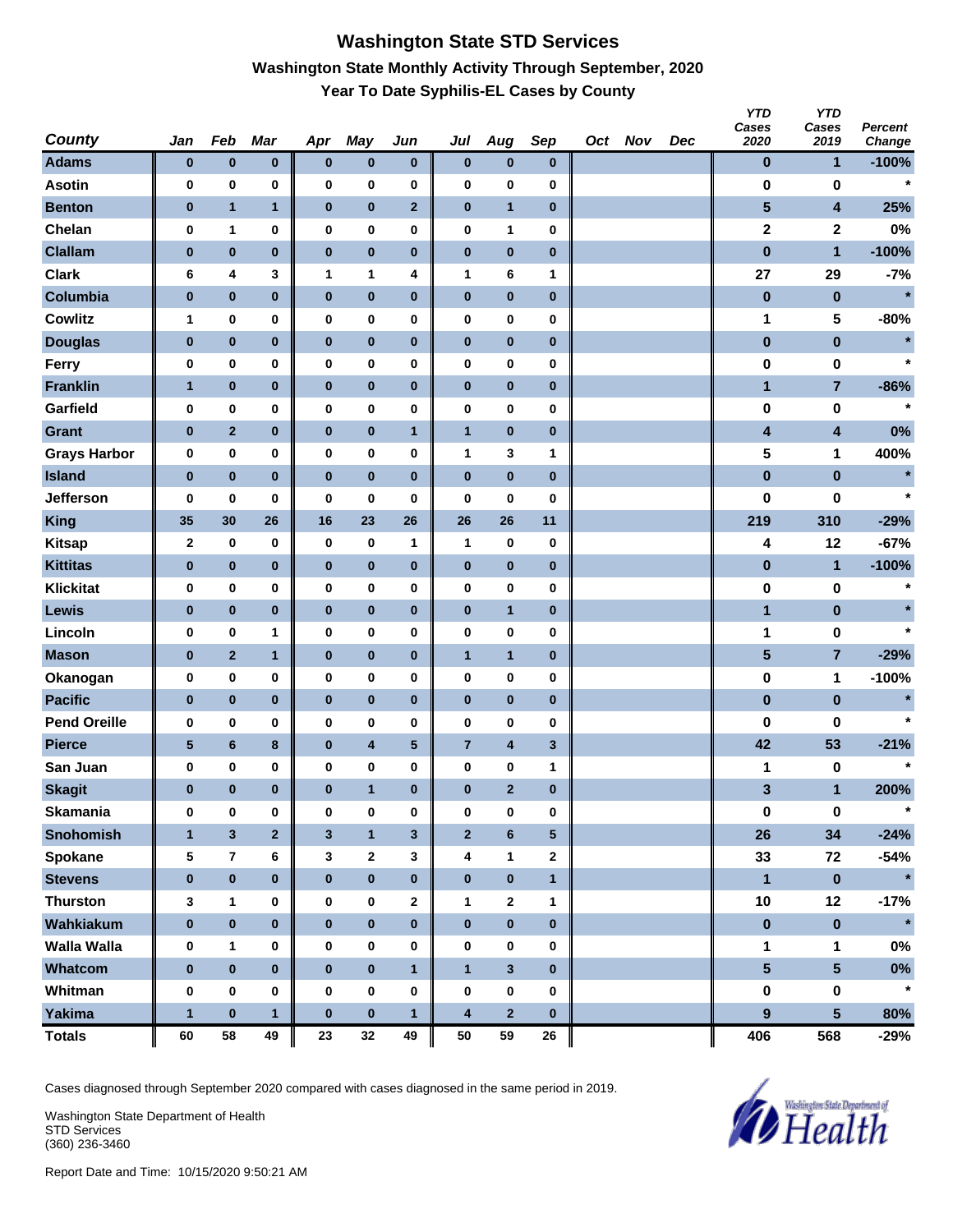# **Washington State STD Services Washington State Monthly Activity Through September, 2020 Year To Date Syphilis-L/LL Cases by County**

| <b>County</b>       | Jan              | Feb          | Mar            | Apr            | <b>May</b>              | Jun          | Jul              | Aug                     | Sep            | Oct Nov | Dec | <b>YTD</b><br>Cases<br>2020 | <b>YTD</b><br>Cases<br>2019 | Percent<br>Change |
|---------------------|------------------|--------------|----------------|----------------|-------------------------|--------------|------------------|-------------------------|----------------|---------|-----|-----------------------------|-----------------------------|-------------------|
| <b>Adams</b>        | $\bf{0}$         | $\pmb{0}$    | $\pmb{0}$      | $\bf{0}$       | $\pmb{0}$               | 1            | $\mathbf{1}$     | $\bf{0}$                | $\bf{0}$       |         |     | $\mathbf{2}$                | $\overline{2}$              | $0\%$             |
| <b>Asotin</b>       | 0                | 0            | 0              | $\bf{0}$       | 0                       | 0            | 1                | 0                       | 0              |         |     | 1                           | 0                           | $\star$           |
| <b>Benton</b>       | 1                | $\mathbf 2$  | $\mathbf{1}$   | $\pmb{0}$      | $\pmb{0}$               | 0            | $\pmb{0}$        | $\mathbf{2}$            | $\mathbf{2}$   |         |     | $\bf8$                      | $\bf8$                      | 0%                |
| Chelan              | 0                | $\pmb{0}$    | 1              | $\bf{0}$       | 1                       | 0            | $\pmb{0}$        | 0                       | 0              |         |     | $\mathbf 2$                 | 3                           | $-33%$            |
| <b>Clallam</b>      | $\pmb{0}$        | $\pmb{0}$    | $\pmb{0}$      | $\pmb{0}$      | $\pmb{0}$               | $\bf{0}$     | $\pmb{0}$        | $\pmb{0}$               | $\bf{0}$       |         |     | $\pmb{0}$                   | $\overline{2}$              | $-100%$           |
| <b>Clark</b>        | 7                | 5            | 2              | 3              | 1                       | 1            | 5                | 5                       | 0              |         |     | 29                          | 35                          | $-17%$            |
| Columbia            | $\pmb{0}$        | $\pmb{0}$    | $\pmb{0}$      | $\pmb{0}$      | $\pmb{0}$               | $\pmb{0}$    | $\pmb{0}$        | $\pmb{0}$               | $\bf{0}$       |         |     | $\pmb{0}$                   | $\bf{0}$                    | $\star$           |
| <b>Cowlitz</b>      | $\mathbf{1}$     | $\mathbf{2}$ | 1              | $\bf{0}$       | 1                       | 1            | $\pmb{0}$        | 0                       | $\mathbf 2$    |         |     | 8                           | 7                           | 14%               |
| <b>Douglas</b>      | $\bf{0}$         | $\pmb{0}$    | $\pmb{0}$      | $\pmb{0}$      | $\pmb{0}$               | $\bf{0}$     | $\pmb{0}$        | $\bf{0}$                | $\pmb{0}$      |         |     | $\pmb{0}$                   | $\pmb{0}$                   | $\star$           |
| Ferry               | 0                | $\pmb{0}$    | 0              | $\bf{0}$       | 0                       | 0            | $\pmb{0}$        | 0                       | $\bf{0}$       |         |     | 0                           | 0                           | $\star$           |
| <b>Franklin</b>     | $\mathbf{1}$     | $\mathbf{2}$ | $\pmb{0}$      | $\bf{0}$       | $\mathbf{1}$            | $\mathbf{1}$ | $\mathbf{2}$     | $\bf{0}$                | $\pmb{0}$      |         |     | $\overline{7}$              | $\boldsymbol{9}$            | $-22%$            |
| Garfield            | 0                | $\pmb{0}$    | 0              | 0              | 0                       | 0            | 0                | 0                       | $\bf{0}$       |         |     | $\bf{0}$                    | 0                           | $\star$           |
| <b>Grant</b>        | $\mathbf{2}$     | $\mathbf{1}$ | $\pmb{0}$      | $\pmb{0}$      | $\pmb{0}$               | $\mathbf{2}$ | $\mathbf{1}$     | $\bf{0}$                | $\pmb{0}$      |         |     | $6\phantom{1}$              | $6\phantom{a}$              | 0%                |
| <b>Grays Harbor</b> | $\boldsymbol{2}$ | $\pmb{0}$    | 0              | $\bf{0}$       | 0                       | 0            | 0                | 1                       | $\bf{0}$       |         |     | 3                           | $\overline{7}$              | $-57%$            |
| <b>Island</b>       | $\pmb{0}$        | $\pmb{0}$    | $\pmb{0}$      | $\pmb{0}$      | $\pmb{0}$               | $\mathbf{1}$ | $\pmb{0}$        | $\pmb{0}$               | $\bf{0}$       |         |     | 1                           | $\overline{\mathbf{4}}$     | $-75%$            |
| <b>Jefferson</b>    | 0                | 1            | 0              | 1              | 0                       | 0            | 0                | 0                       | 0              |         |     | $\mathbf 2$                 | 0                           | $\star$           |
| <b>King</b>         | 20               | 18           | 15             | 10             | $\overline{7}$          | 17           | 13               | 11                      | 5              |         |     | 116                         | 196                         | $-41%$            |
| <b>Kitsap</b>       | $\mathbf 2$      | 0            | 0              | 0              | 0                       | 0            | $\mathbf{1}$     | 1                       | $\bf{0}$       |         |     | 4                           | 9                           | -56%              |
| <b>Kittitas</b>     | 0                | $\bf{0}$     | $\pmb{0}$      | $\bf{0}$       | $\mathbf{1}$            | $\bf{0}$     | $\pmb{0}$        | $\bf{0}$                | $\pmb{0}$      |         |     | 1                           | $\bf{0}$                    | $\star$           |
| <b>Klickitat</b>    | 0                | $\pmb{0}$    | 0              | 0              | 0                       | 0            | $\pmb{0}$        | 0                       | $\bf{0}$       |         |     | $\pmb{0}$                   | 0                           | $\star$           |
| <b>Lewis</b>        | $\mathbf{1}$     | $\pmb{0}$    | $\pmb{0}$      | $\mathbf{1}$   | $\mathbf{1}$            | $\mathbf{1}$ | $\pmb{0}$        | $\bf{0}$                | $\pmb{0}$      |         |     | 4                           | $\mathbf{2}$                | 100%              |
| Lincoln             | 0                | $\pmb{0}$    | 0              | $\mathbf{1}$   | 0                       | 0            | $\pmb{0}$        | 0                       | $\bf{0}$       |         |     | 1                           | $\bf{0}$                    | $\star$           |
| <b>Mason</b>        | $\mathbf{2}$     | $\mathbf{3}$ | $\pmb{0}$      | $\mathbf{3}$   | $\mathbf{1}$            | $\mathbf{1}$ | $\pmb{0}$        | $\bf{0}$                | $\pmb{0}$      |         |     | 10                          | 19                          | $-47%$            |
| Okanogan            | $\mathbf 0$      | $\pmb{0}$    | 1              | $\mathbf 0$    | 1                       | 1            | 0                | 0                       | $\bf{0}$       |         |     | 3                           | 1                           | 200%              |
| <b>Pacific</b>      | $\pmb{0}$        | $\pmb{0}$    | $\pmb{0}$      | $\mathbf{1}$   | $\mathbf 2$             | $\bf{0}$     | $\pmb{0}$        | $\pmb{0}$               | $\bf{0}$       |         |     | 3                           | $\mathbf{3}$                | 0%                |
| <b>Pend Oreille</b> | 0                | 0            | 0              | 0              | 0                       | 0            | 0                | 0                       | 0              |         |     | 0                           | 0                           | $\star$           |
| <b>Pierce</b>       | 10               | $\bf8$       | $\mathbf{3}$   | $\overline{7}$ | $\overline{\mathbf{4}}$ | 3            | $\boldsymbol{9}$ | 6                       | $\overline{7}$ |         |     | 57                          | 64                          | $-11%$            |
| San Juan            | 0                | 0            | 0              | 0              | 0                       | 0            | $\pmb{0}$        | 0                       | 0              |         |     | 0                           | 2                           | $-100%$           |
| <b>Skagit</b>       | 0                | $\mathbf{1}$ | 1              | $\bf{0}$       | $\mathbf{2}$            | $\bf{0}$     | $\mathbf{1}$     | $\bf{0}$                | 1              |         |     | $6\phantom{1}$              | $\overline{\mathbf{2}}$     | 200%              |
| <b>Skamania</b>     | $\bf{0}$         | $\mathbf 0$  | 0              | $\bf{0}$       | 0                       | 0            | $\bf{0}$         | 0                       | $\pmb{0}$      |         |     | $\pmb{0}$                   | $\pmb{0}$                   | $\ast$            |
| <b>Snohomish</b>    | $\boldsymbol{4}$ | $\pmb{8}$    | $\overline{7}$ | $6\phantom{1}$ | $\overline{\mathbf{5}}$ | 6            | $\mathbf 2$      | $\overline{\mathbf{2}}$ | $\mathbf{1}$   |         |     | 41                          | 46                          | $-11%$            |
| <b>Spokane</b>      | 6                | 15           | $\mathbf 2$    | 4              | $\mathbf{2}$            | 3            | $\mathbf{2}$     | $\mathbf{1}$            | $\mathbf{2}$   |         |     | 37                          | 44                          | $-16%$            |
| <b>Stevens</b>      | $\bf{0}$         | $\pmb{0}$    | $\bf{0}$       | $\bf{0}$       | $\pmb{0}$               | $\bf{0}$     | $\pmb{0}$        | $\pmb{0}$               | $\bf{0}$       |         |     | $\pmb{0}$                   | $\mathbf{3}$                | $-100%$           |
| <b>Thurston</b>     | $\pmb{0}$        | $\pmb{0}$    | 0              | $\mathbf{1}$   | 0                       | 1            | $\mathbf{1}$     | 1                       | $\mathbf{1}$   |         |     | 5                           | $\overline{7}$              | $-29%$            |
| Wahkiakum           | $\pmb{0}$        | $\pmb{0}$    | $\mathbf{1}$   | $\pmb{0}$      | $\pmb{0}$               | $\pmb{0}$    | $\pmb{0}$        | $\pmb{0}$               | $\pmb{0}$      |         |     | $\overline{\mathbf{1}}$     | $\pmb{0}$                   | $\star$           |
| <b>Walla Walla</b>  | 0                | 0            | 1              | $\mathbf{1}$   | 0                       | 0            | $\mathbf{1}$     | 0                       | 0              |         |     | $\mathbf{3}$                | $\mathbf{2}$                | 50%               |
| Whatcom             | $\mathbf{1}$     | $\pmb{0}$    | $\bf{0}$       | $\pmb{0}$      | $\overline{2}$          | $\mathbf{1}$ | $\mathbf{1}$     | $\mathbf{1}$            | $\mathbf{1}$   |         |     | $\overline{7}$              | $5\phantom{a}$              | 40%               |
| Whitman             | $\pmb{0}$        | $\pmb{0}$    | 0              | $\bf{0}$       | 0                       | 0            | $\pmb{0}$        | 0                       | $\mathbf{1}$   |         |     | 1                           | 1                           | $0\%$             |
| <b>Yakima</b>       | $\mathbf{1}$     | $\pmb{0}$    | $\mathbf{3}$   | $\bf{2}$       | $\pmb{0}$               | $\bf{0}$     | $\mathbf{1}$     | $\mathbf{3}$            | $\mathbf{2}$   |         |     | 12                          | 19                          | $-37%$            |
| <b>Totals</b>       | 61               | 66           | 39             | 41             | 32                      | 41           | 42               | 34                      | 25             |         |     | 381                         | 508                         | $-25%$            |

Cases diagnosed through September 2020 compared with cases diagnosed in the same period in 2019.

Washington State Department of Health STD Services (360) 236-3460